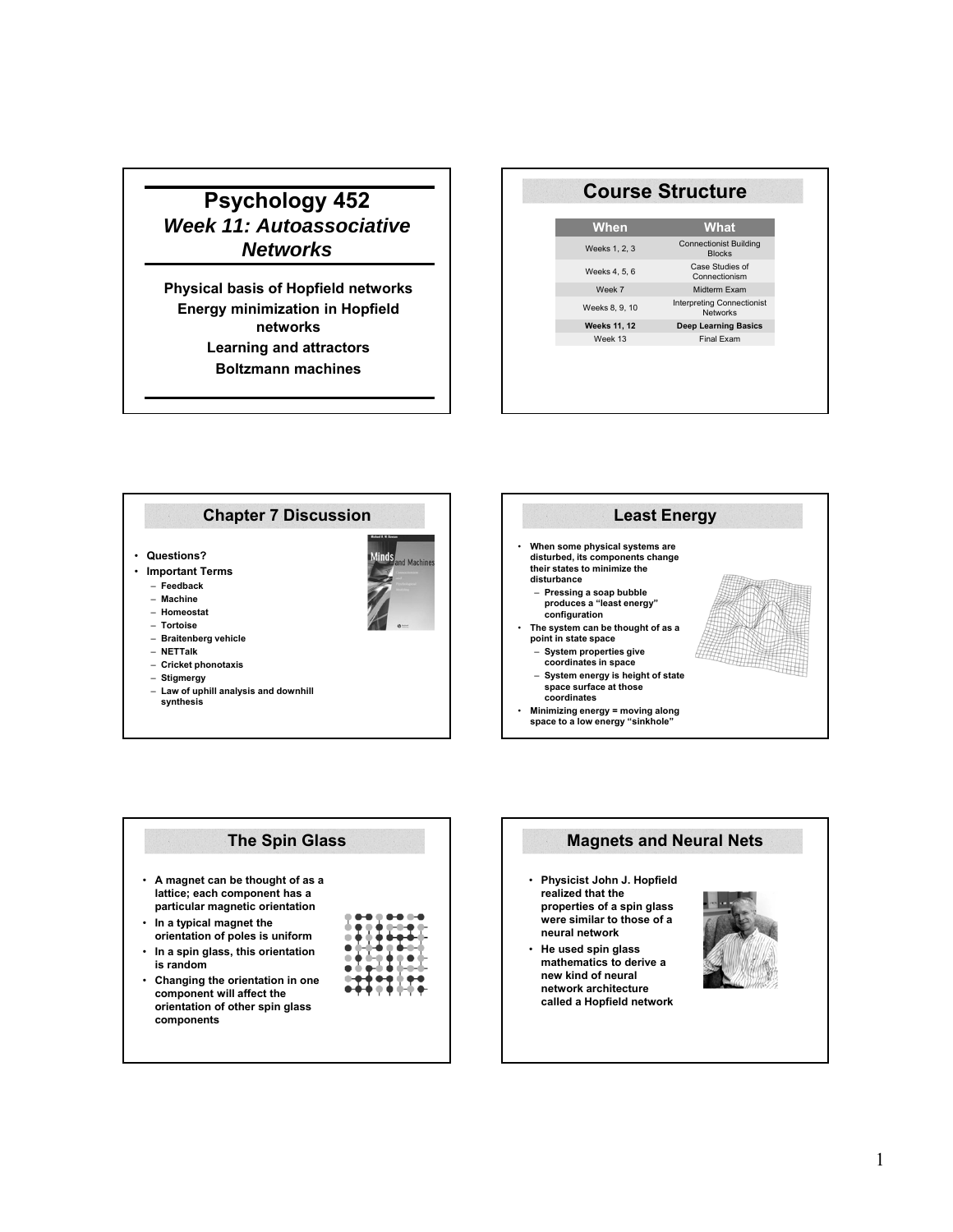





- **Net input for unit** *i* **is a function of the weighted signals from other units, environmental input (which may be present, but typically isn't) and the unit's threshold**
- **Threshold is typically equal to 0, but does not have to be**

$$
net_i = \sum w_{ij} a_j + i_i - T_i
$$

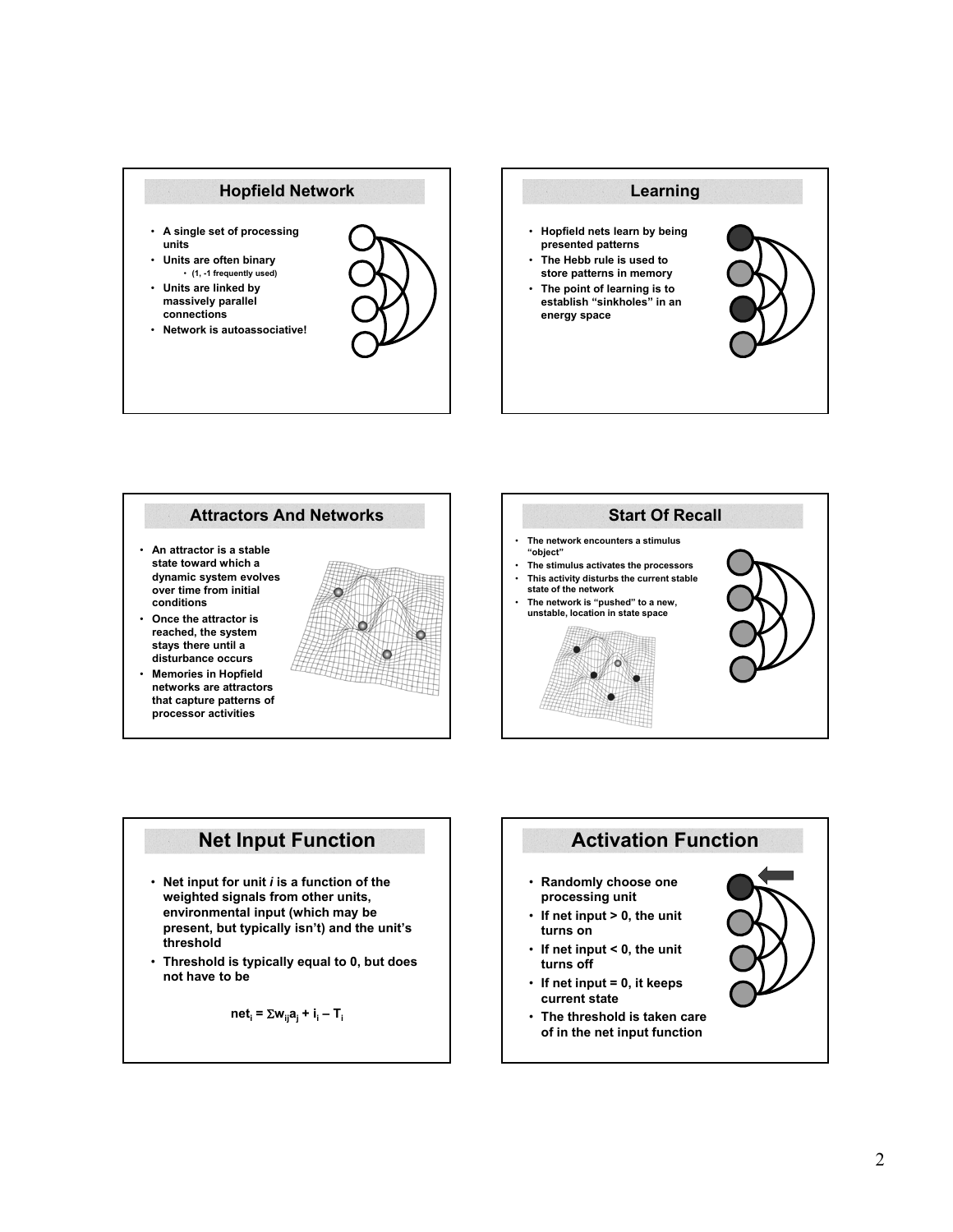## **Convergence In Time**

- **The process is repeated**
- **Each "flip" of a unit increases stability**
- **Eventually the system will stabilize -- it will reach a constant state, and will not change unless disturbed**







# **Energy In The Network**

- **Using the spin glass analogy, Hopfield defined an energy (E) term for his network**
- **Let W be a matrix of weights, a a vector of activity, x an input vector, and t a vector of thresholds**
	- **E = ½aWaT xaT taT**
- **This term gets smaller as the network approaches the attractor!**

## **The Effect Of Activity**

- **The activation of units is crucial for defining network energy**
- **How might the change in a unit's activity affect total network energy?**
- **Hopfield proved the following:**

$$
\Delta E = - \left( \sum w_{ij} a_j + i_i - T_i \right) (\Delta a_i) = -(\text{net}_i)(\Delta a_i)
$$

### **Implications For Energy**

- **Consider the equation**  $\Delta E = -net_i \Delta a_i$ <br>• When activity changes, energy decreased
- **When activity changes, energy decreases!**

|                | $a_i = 1$                             | $a_i = -1$                       |
|----------------|---------------------------------------|----------------------------------|
| $net_i > 0$    | Stays on                              | <b>Turns on</b>                  |
| <b>SO</b>      | $\Delta a_i = 0$                      | Δa <sub>i</sub> = +2<br>ΔE = -ve |
| $- neti < 0$   | $\Delta E = 0$                        |                                  |
| $net_i < 0$    | <b>Turns off</b>                      | <b>Stays off</b>                 |
| <b>SO</b>      |                                       | $\Delta a_i = 0$                 |
| $-$ net, $> 0$ | $\Delta a_i = -2$<br>$\Delta E = -ve$ | $\Delta E = 0$                   |
|                |                                       |                                  |